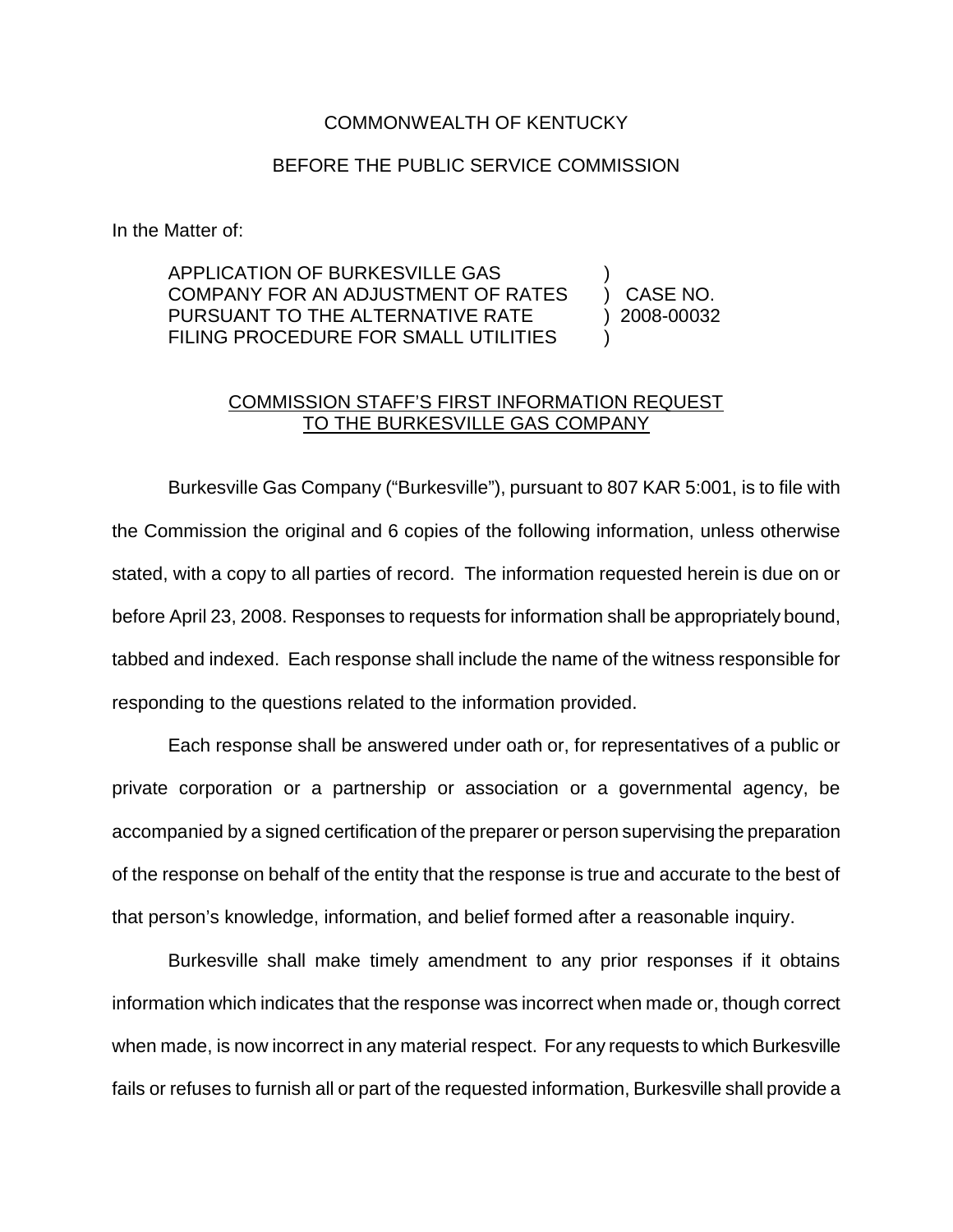written explanation of the specific grounds for its failure to completely and precisely respond.

Careful attention should be given to copied material to ensure that it is legible. When the requested information has been previously provided in this proceeding in the requested format, reference may be made to the specific location of that information in responding to this request. When applicable, the requested information shall be separately provided for total company operations and jurisdictional operations.

1. Refer to paragraph 2 of Burkesville's letter to the Commission dated March 4, 2008. This paragraph states that the \$7.50 per month identified in its original application as a "minimum billing charge" will be a "customer monthly charge." Is it Burkesville's understanding that a customer charge does not include any usage (i.e., all usage is billed in addition to the customer charge)?

2. Provide a copy of the monthly billing registers for January 2007 through December 2007. The billing registers should show individual customers, usage, and amount billed. Provide only one copy, which can either be a paper copy or on a computer disk in Microsoft Office Excel format.

3. Provide a copy of the 2007 purchased gas invoices and transmission fee invoices.

4. Refer to the Addendum to Attachment 7 of Burkesville's application. This document shows the revenue from present and proposed rates for the test period 2007. Does the total customer number in the second column include inactive customers?

a. If yes, provide the 2007 customer totals by month for active customers only.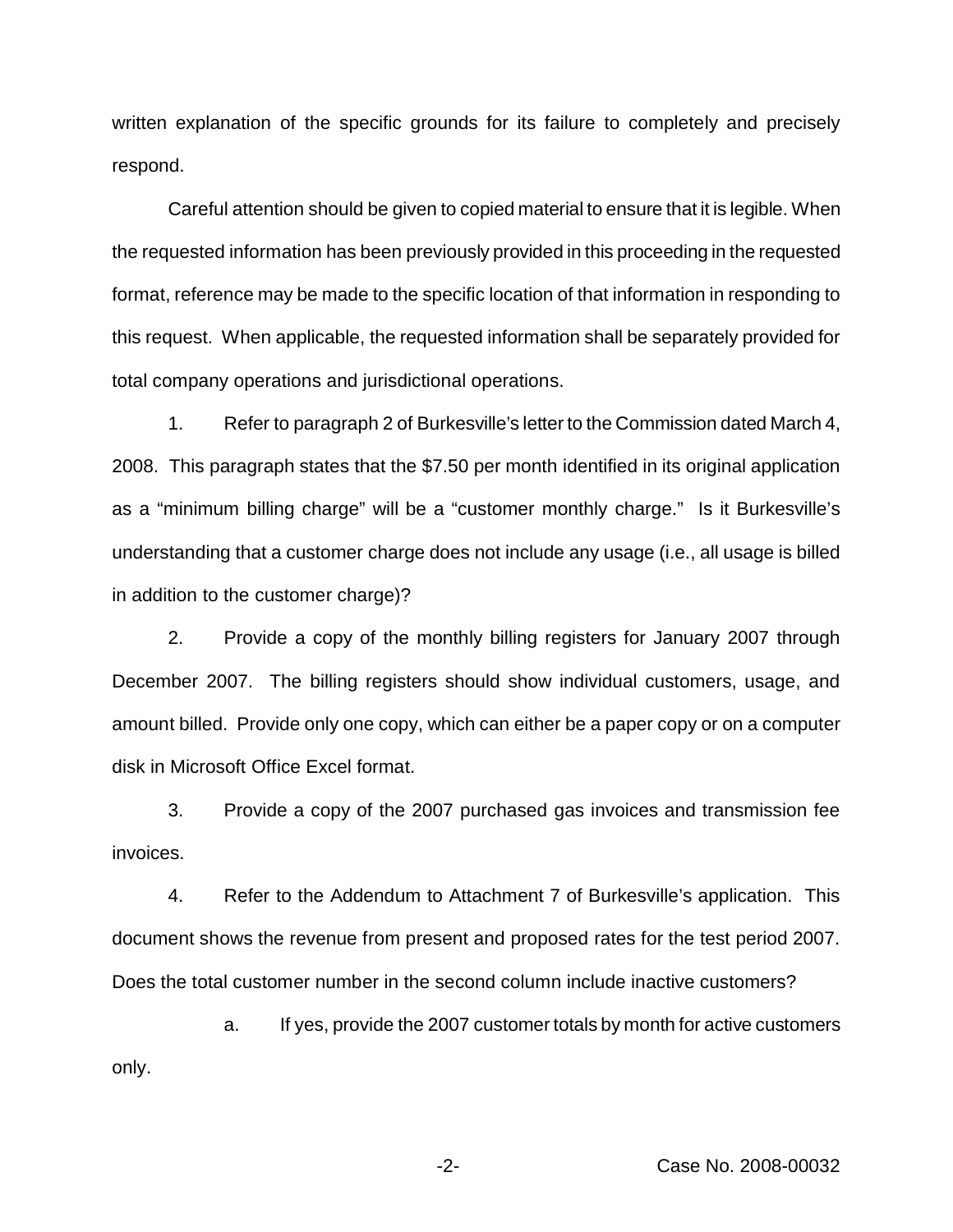b. If yes, for purposes of calculating the customer charge revenue in the seventh column, explain why inactive customers are included in the calculation.

5. Refer to page 1 of Addendum 1 (2007 Actual vs. Proposed) of Burkesville's March 4, 2008 letter. Provide a breakdown by month and type of service charge for Account 488, Miscellaneous Service Revenue which is shown at \$1,038.75.

6. List all business activities of Burkesville aside from its regulated utility activities. For each activity listed, describe the accounting policies and procedures in place to ensure that those activities are not subsidized by regulated rates or vice versa.

7. Attached to its March 4, 2008 letter is an electronic copy of Burkesville's general ledger for the 12-month period ending December 31, 2007. Provide one paper copy of Burkesville's general ledger for the 12-month period ending December 31, 2007.

8. For each cash account used by Burkesville during the test year, provide a cash disbursements ledger that lists all checks in chronological order and details the date paid, check number, vendor, and amount.

9. Provide a copy of the audited financial statements for the 12-month period ending December 31, 2007. Include a copy of all audit adjustments made to the financial statements. If those audited financial statements are not currently available, give a reasonable date on when this information will be submitted to the Commission.

10. Refer to the Application, Attachment 2, Exhibit A, Account 40802 – FICA, Medicare.

a. Provide an updated schedule showing the actual payroll and FICA/Medicare for calendar year 2007.

-3- Case No. 2008-00032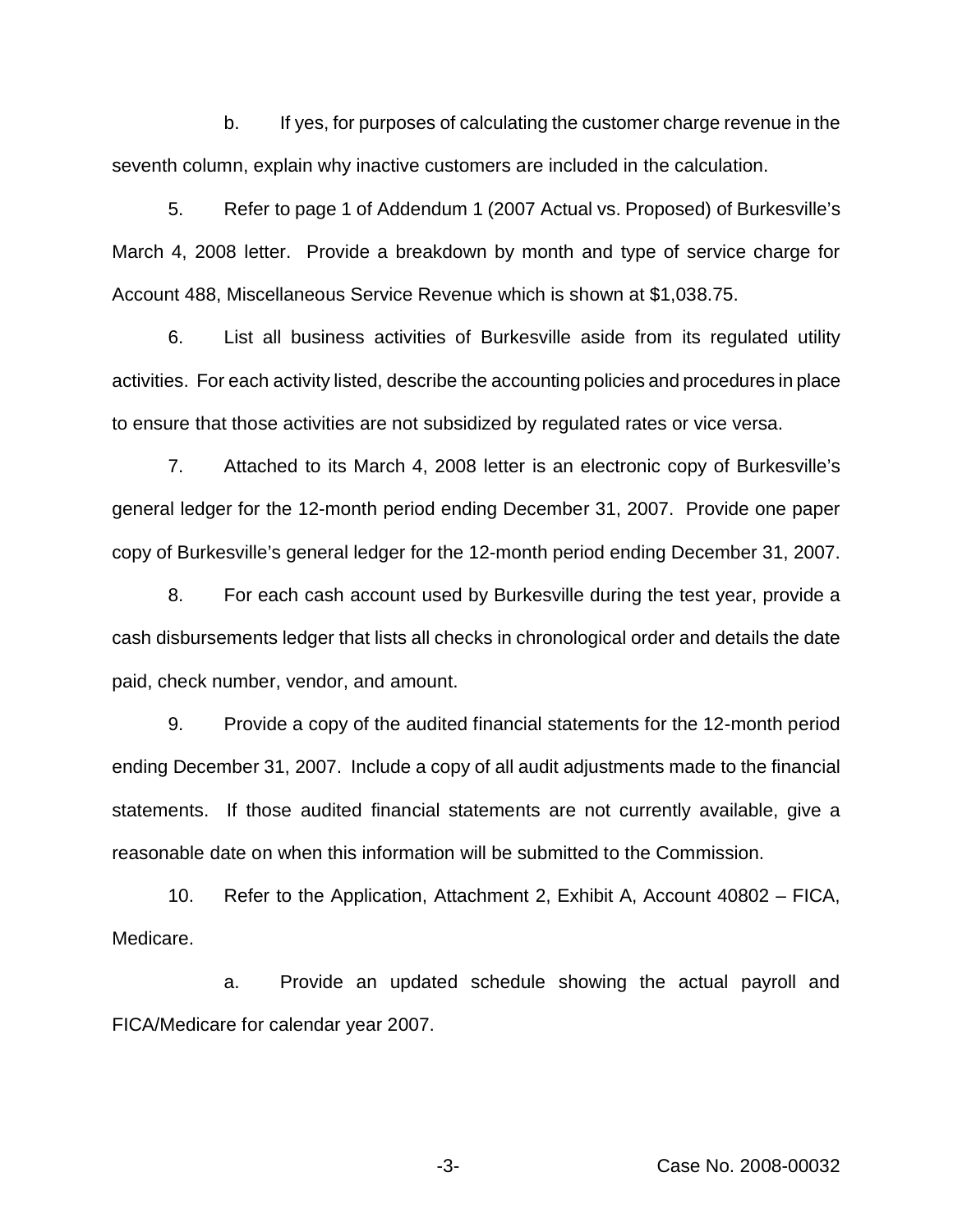b. Using the employee pay rates effective in 2008 provide the same information requested in 10(a). Include copies of all workpapers, calculations, and assumptions used in this response.

11. Provide a list of all employees employed during the calendar year 2007. For each employee listed, provide the following:

- a. Name.
- b. Title.
- c. Length of employment with Burkesville.
- d. Job duties.
- e. The pay rate effective in calendar year 2007 and the current pay rate.
- f. The regular time worked and overtime worked in calendar year 2007.
- g. Percentage of calendar year 2007 payroll that was capitalized.

h. Percentage of calendar year 2007 payroll that was allocated to unregulated operations.

i. Total test-period payroll expensed and capitalized.

j. Type of employee benefits (i.e., health insurance, dental insurance, vision insurance, pension, etc.) and amounts paid for each by Burkesville.

12. Provide a detailed list of all fringe benefits available to Burkesville employees and the actual test-period cost of each benefit and the pro forma cost. Provide comparative cost information for calendar years 2005, 2006, 2007, and 2008. Indicate which fringe benefits, if any, are limited to management or full-time employees. Explain any changes in fringe benefits occurring over this period.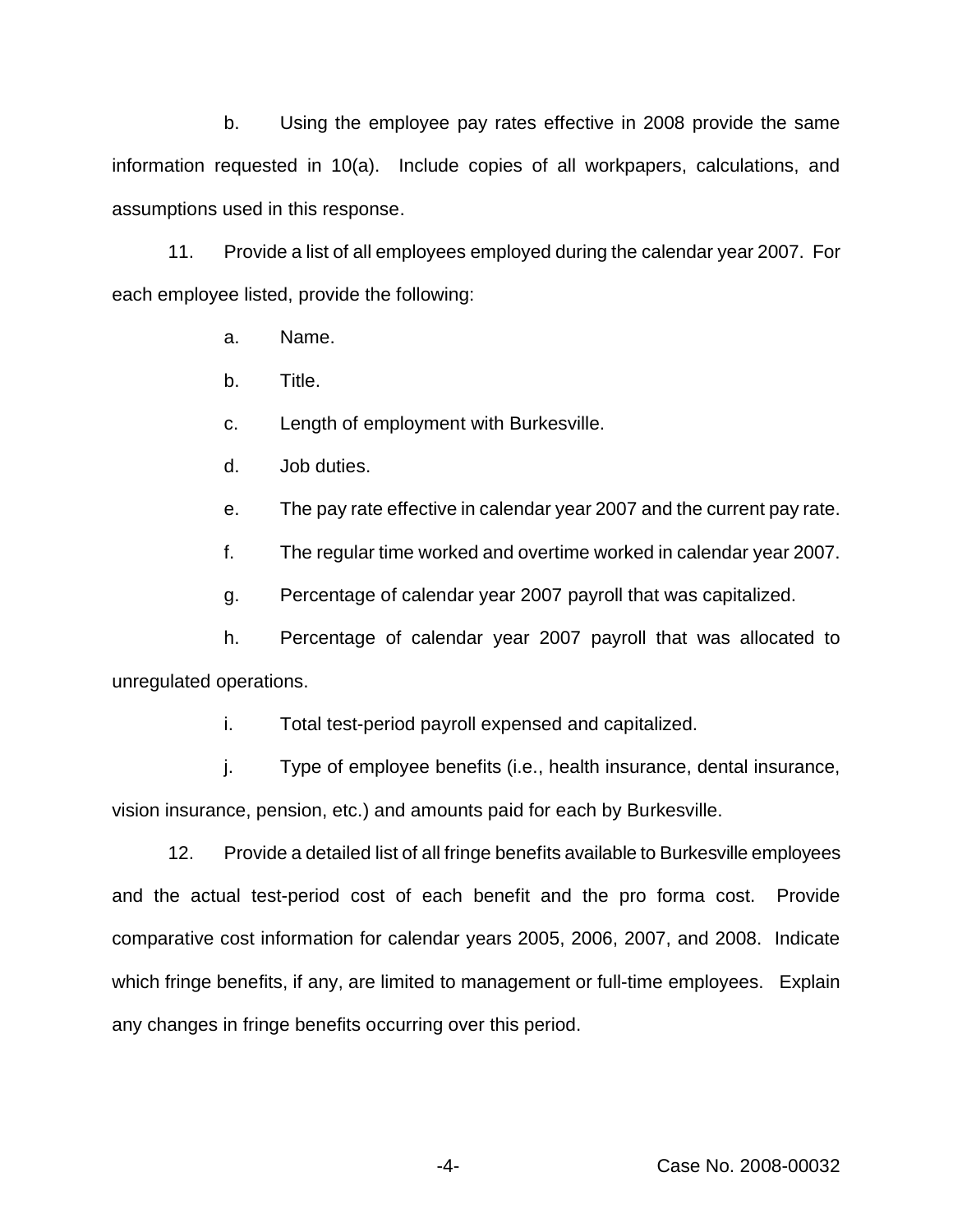13. a. Provide a schedule detailing all test-period expenditures related to the application filed in this current proceeding. Provide in the schedule the nature and amounts of all charges along with a copy of vendor invoices. The invoices should contain detailed descriptions of the services, the amount of time billed for each service, and the hourly billing rate. Identify the account number and title to which each amount was charged.

b. Provide the anticipated total cost of the case upon completion. The projected amount should be detailed by type of service and vendor with supporting documentation for each.

c. Provide a monthly update of the schedule requested in 13(a) showing all of the costs incurred as of that date. Include the supporting detailed vendor invoices as requested in 13(a).

14. Refer to Burkesville's March 4, 2008 letter, Attachment 2 – Exhibit F, Account 92401 – Liability Insurance.

a. Provide copies of all liability insurance invoices received in 2007 to support the expense level of \$28,819.

b. Provide copies of any liability insurance invoices that Burkesville has received in 2008.

c. The proposed Liability Insurance expense reflects a decrease of \$1,715.20. Provide a detailed explanation for the proposed decrease.

15. Provide a copy of Burkesville's latest state and federal income tax returns with the taxpayer identification number redacted.

-5- Case No. 2008-00032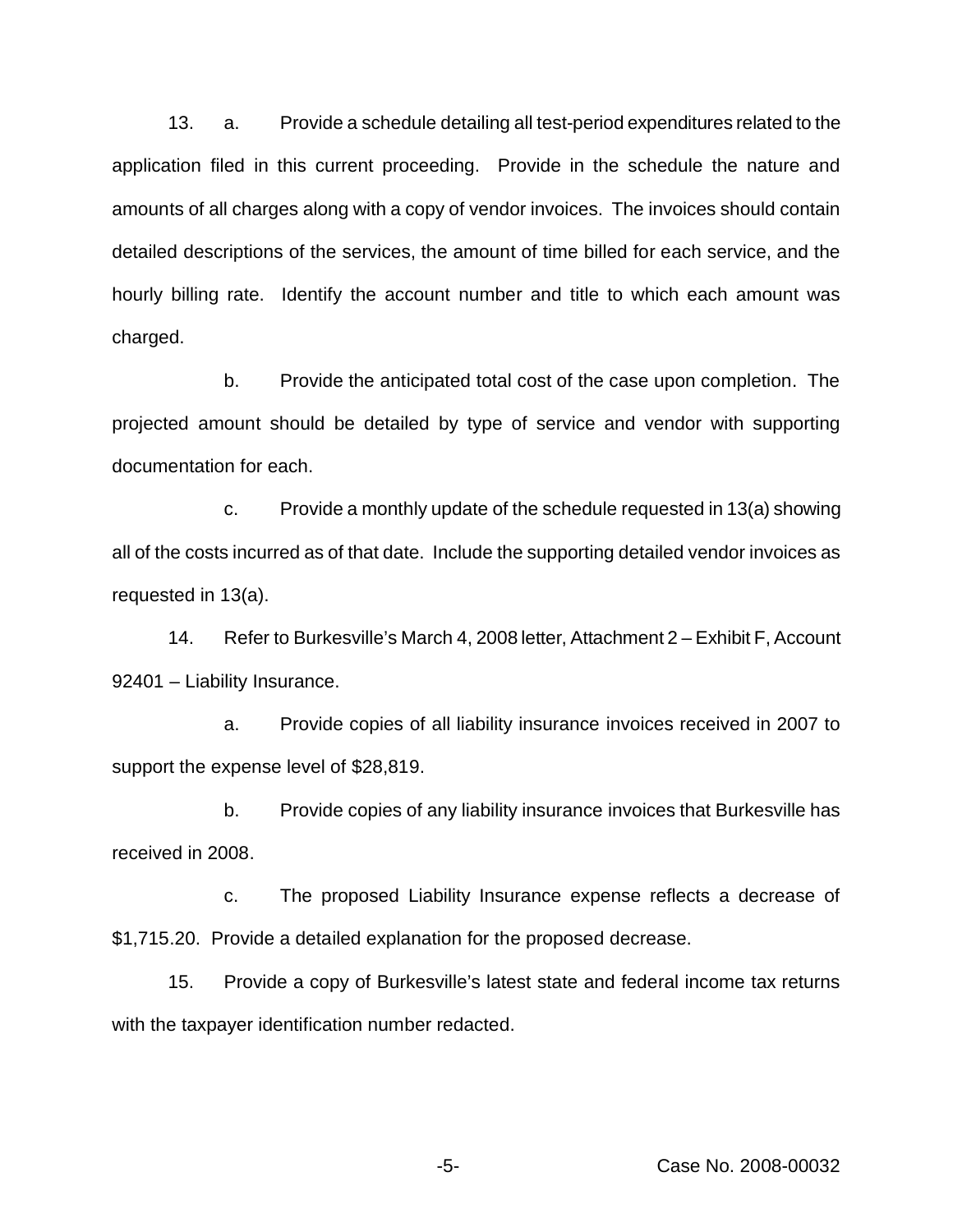16. Refer to the application, Attachment 2, Exhibit E, Account 92303 – Management Fee and to Addendum 1 of Burkesville's March 4, 2008 letter.

a. Explain why Burkesville did not record Management Fees in its 2007 operations.

b. Burkesville states that Tom Shirey is the officer responsible for the management services rendered. Provide a detailed list of management duties performed by Mr. Shirey.

c. Burkesville estimates that Mr. Shirey devotes 18 hours per month providing services and expertise to Burkesville. Provide documentation to support Burkesville's estimated hours.

d. According to Burkesville the billing rate for Mr. Shirey's services is \$100 per hour. Provide a detailed calculation of how the \$100 billing rate was derived.

e. Provide a schedule comparing the management fees paid by Burkesville for Mr. Shirey's management services for the calendar years 2000 through 2007.

17. On page 4 of its application, Burkesville states that it is requesting an increase in revenues of \$100,034.

a. Provide a detailed calculation of Burkesville's original revenue requirement showing how it arrived at its requested increase of \$100,034.

b. Provide a schedule showing the calculation of Burkesville's revised revenue requirement and requested increase using the proposed operations contained in Addendum 1 of Burkesville's March 4, 2008 letter.

-6- Case No. 2008-00032